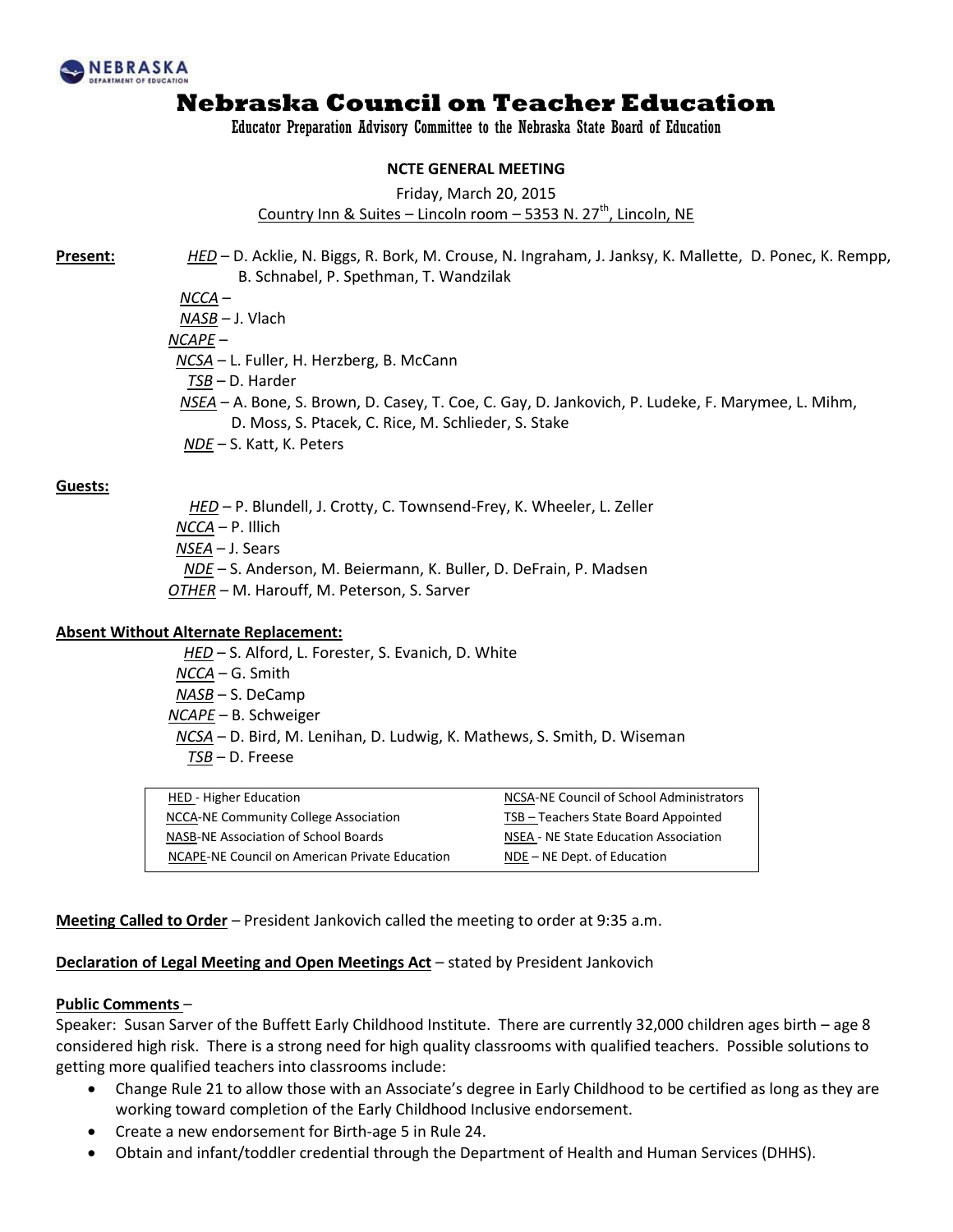

Educator Preparation Advisory Committee to the Nebraska State Board of Education

The Buffett Institute is working statewide in Early Childhood. There is currently not an adequate Early Childhood pathway for those already engaged in this work to pursue.

**Approval of October 3, 2014 General Session Meeting Minutes** – Bork motioned, seconded by Casey to approve minutes. Roll call vote taken. Minutes approved.

**Report of January 23, 2015 Executive Committee Meeting** – The minutes from the January 23, 2015 meeting were reviewed by Jankovich.

### **Rule Status Reports –**

### **Rule 21 – Summary of proposed Teacher Certification revisions** – Peters

Discussion involved regular certificates vs. permits vs. provisionals. These revisions are being proposed in Rule 21:

- Issue permits rather than certificates, except for those in statute.
- Set 2-year time limit for those with provisional permits to complete their endorsement.
- Flexibility: How do we meet Rule 21 requirements, yet look to the future? The idea of an alternative permit is being proposed.
- Fingerprints: Will now cost \$35 rather than \$50.
- Professional Certificate: Will a professional certificate be given to these areas: SPED Masters degree, Counseling, Education Administration, Speech Language Pathologist, and School Librarian? This needs more study.
- No endorsements will be placed on state substitute certificate.
- Special Services certificate will be issued for School Nurse and Audiologist endorsements. A Special Services permit will be used for the Special Services Coaching endorsement.
- Career Education certificates will change to a 3-year permit; dual credit will become a post-secondary 3-year permit.
- A person must have taught in a dual credit area during the three years of the permit validity or complete three semester hours of college credit for renewal.
- Katt emphasized that the Higher Learning Commission regulates the post-secondary institutions and their requirements for faculty; NDE does not regulate this.

#### **Rule 24 – Endorsements** - Madsen

- Public Hearing held January 15, 2015.
- Final State Board of Education approval was February 6, 2015, with expected implementation August 1, 2015 (pending all approvals.)

**Rule 24 First and Second Hearings –** Debbie DeFrain, NDE Fine Arts Curriculum Specialist and Chair of Art and Music Ad Hoc Committees explained the Art and Music endorsements revisions:

- **Art (Field)** (First Hearing)
	- o PK-12 grade level proposed. No additional major changes.
	- o National standards are now included in the endorsement guidelines.
	- o Ad Hoc Committee proposal includes eliminating the General Art Endorsement.
- **Music (Field) PK-12** (First Hearing)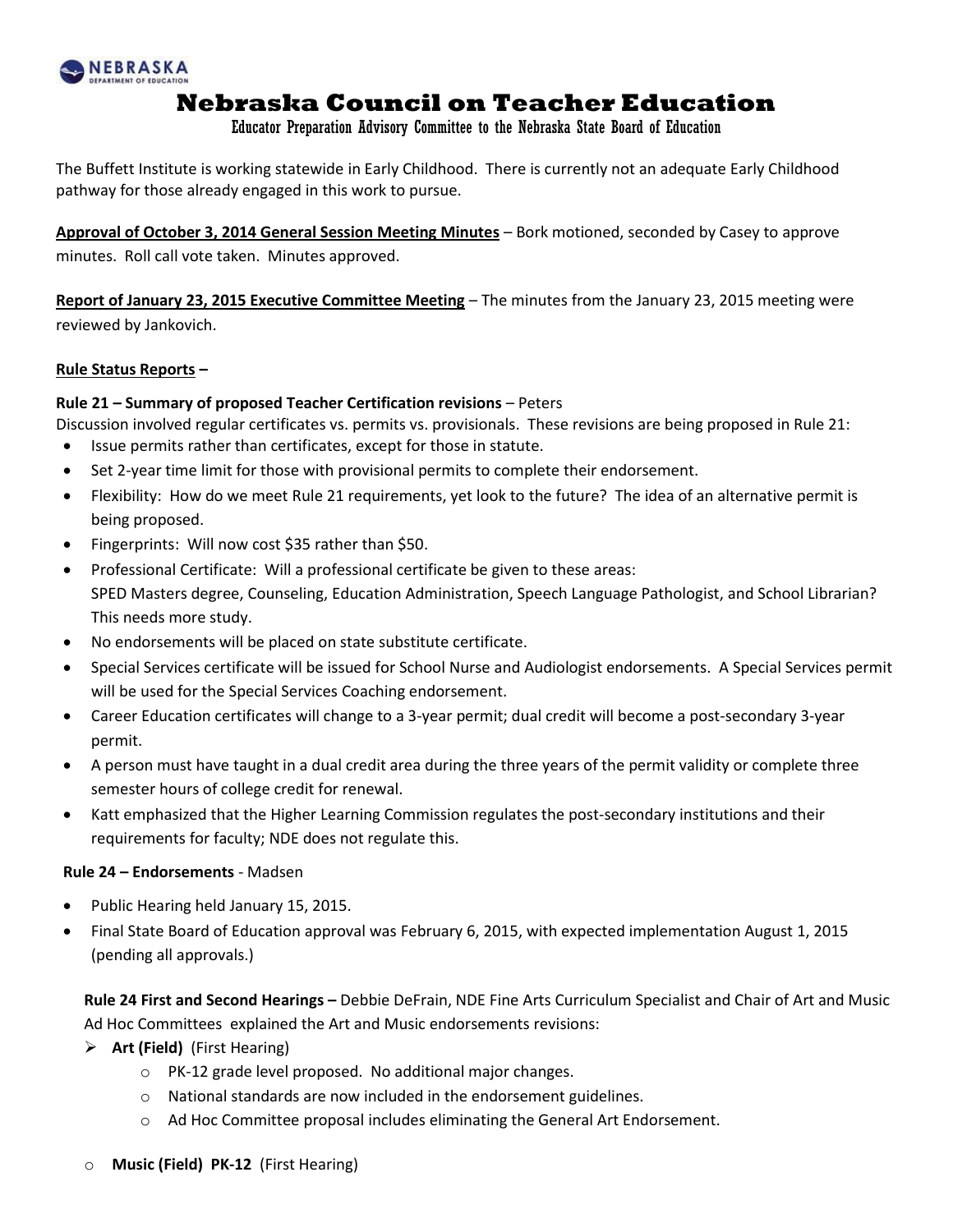

Educator Preparation Advisory Committee to the Nebraska State Board of Education

- o PK-12 grade level proposed. No additional major changes.
- $\circ$  National standards are now included in the endorsement guidelines.
- $\circ$  Ad Hoc Committee proposal includes eliminating the Instrumental Music Endorsement. The Ad Hoc committee also discussed removing the Vocal Music endorsement. Many other states only have a Music field endorsement.
- **Vocal Music (Subject) PK-12** (First Hearing)
	- $\circ$  National standards are now included in the endorsement; increase in minimum semester hours required. Crouse asked if the endorsement would meet NASM requirements, as Chadron State is planning to seek SPA approval.

Pat Madsen, NDE, explained the proposed Middle Level Endorsements:

- **Middle Level (Field)** (First Hearing)
	- o The *Ad Hoc* committee recommended changing the grade level to 5-9 or 5-8. Middle schools in Nebraska include various combinations, some 5-8, 6-8, 7-8, but none include grade 9.
	- o The minimum semester hours requirement is reduced from 66 to 54.
	- $\circ$  Requires 18 hours in professional education (not including student teaching) middle level content work.
	- o Academic areas now include only English Language Arts, Mathematics, Science, and Social Studies. Guidelines include Middle Level content where applicable. (National Social Studies standards are currently under revision.)
	- $\circ$  This endorsement will require a content test. One will need to be chosen for this endorsement.
	- $\circ$  Clarification is needed regarding the Special Education section of the endorsement.
- o **Middle Level (Supplemental)** (First Hearing)
	- o New endorsement.
	- $\circ$  Grade Level 5-9 or 5-8.
	- o National Middle Level (AMLE) standards are included in the guidelines.
	- o May need to limit the endorsements this can be attached to—possibly only a secondary subject or field endorsement, as it targets working with middle level-aged students.
- o **Health Sciences Endorsement** *Ad Hoc* committee met on March 4, 2015 for the first time. This endorsement will be presented to the NCTE Executive Committee at the May 1, 2015 meeting.

#### **NDE Updates** –NDE Staff

#### **New HEA Title II Regulations** - Katt

Increased assessment and accountability of teachers is more prevalent in the regulations.

#### **NCTE Membership Timeline –** Katt

The timeline has been adjusted to give institutions more time to nominate/renominate members to NCTE and be approved by the State Board.

#### **Capstone Assessment Discussion –** Katt

The use of PPAT and edTPA instruments as a performance assessment is still ongoing.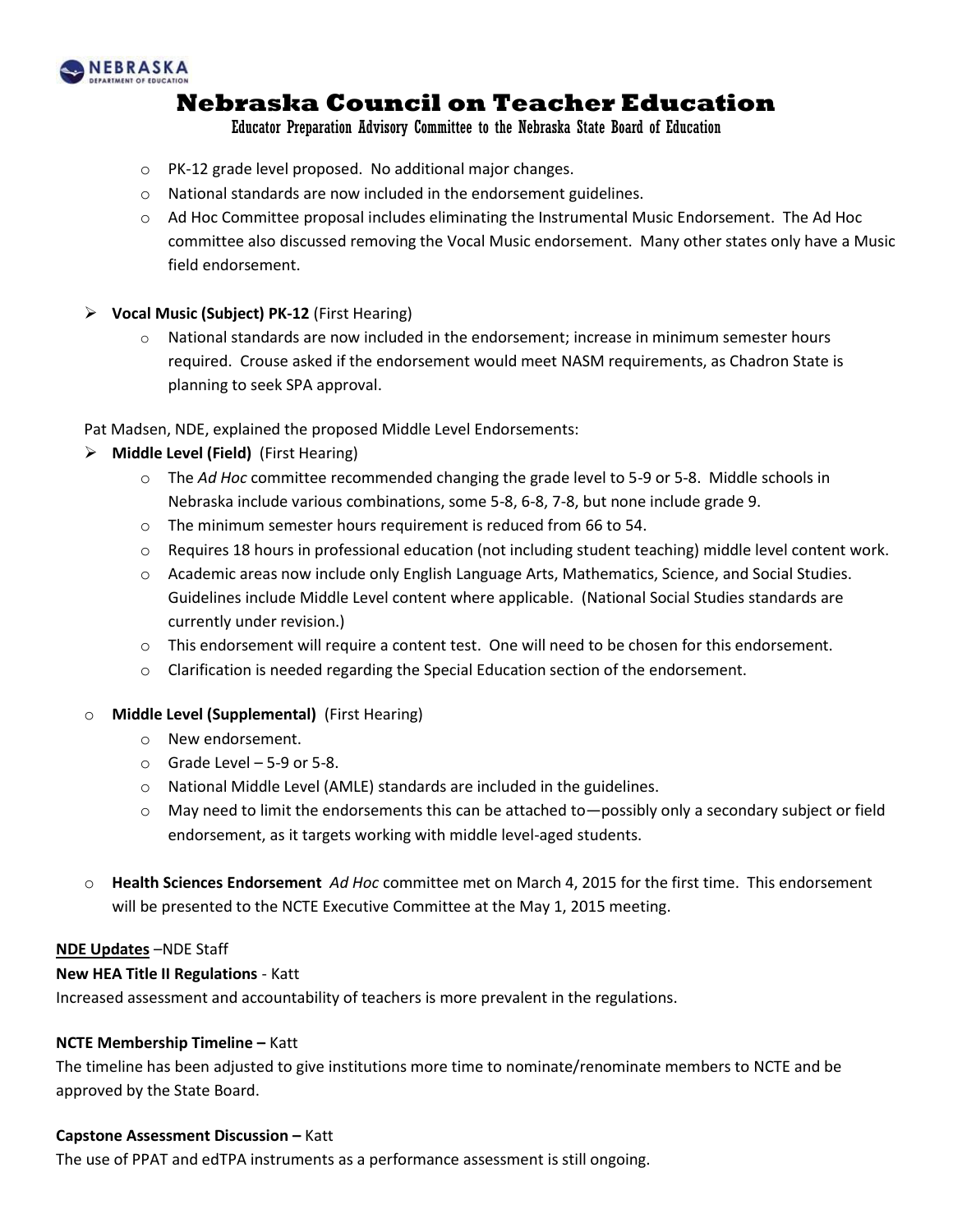

Educator Preparation Advisory Committee to the Nebraska State Board of Education

## **1 st Year Teacher Employer Follow Up Survey** – Katt

These will be sent out in mid-May to principals of first year teachers who graduated from Nebraska institutions and are teaching in NE schools in 2014-2015. The emphasis is on the training the candidate received, and if the person is prepared for the first year of teaching. It is not meant to be an evaluation of the teacher.

#### **Revised State Approval Process** – Madsen

The revised state approval process has been piloted; clarifications or needed changes in the new version of the State Approval Process Manual need to be submitted to Pat very soon.

### **AQuESST Presentation** - Sue Anderson, NDE

Anderson explained that AQuESST *(Accountability for a Quality Education System Today and Tomorrow)* is the new accountability system in Nebraska, and will be implemented to provide a quality education for generations to come. AQuESTT is made up of six tenets. Specific indicators, measures, and timelines are being developed for each tenet. More information on AQuESTT will be forthcoming as development continues.

### **Statewide Equity Plan (USDE)** – Madsen and Marilyn Peterson, NDE Associate

The revised state plan must be submitted to the U.S. Department of Education by June 1, 2015. Nebraska will use AQuESTT as the over-arching structure, and use what is already in place, along with existing groups and stakeholder engagement input to help meet the new Equity Plan requirements.

#### **Legislative Update** – Jay Sears

Sears explained the various education bills currently proposed in the Legislature. These include LB519 – Lottery Funding for tuition reimbursement; LB239 – Use of wind energy monies for education funding; and LB 547 and LB489 involving Early Childhood Education.

#### **Nomination of President-Elect** – Jankovich

Phyllis Spethman is nominated as the president-elect candidate, with no further nominations at this time. The election will be held at the June 12 NCTE meeting.

**Standing Committee Agenda(s) Review** – Jankovich reviewed the agenda(s) materials. Proposed endorsements are given Second Hearing at Standing Committee meetings, and each committee is to take action on their 'assigned' endorsement(s).

#### **Announcements** - Jankovich

- **On-site visits –** Grace University, February 8 & 9, 2015
	- Midland University, February 23 & 24, 2015 Peru State College – September 27-29, 2015 University of Nebraska Omaha – November 1-3, 2015
- o **Other announcements –** Presentations by higher education programs will be held at the June 12 Full Council meeting, time permitting.

#### **11:50 a.m. Working Lunch; Standing Committee Meetings Convened**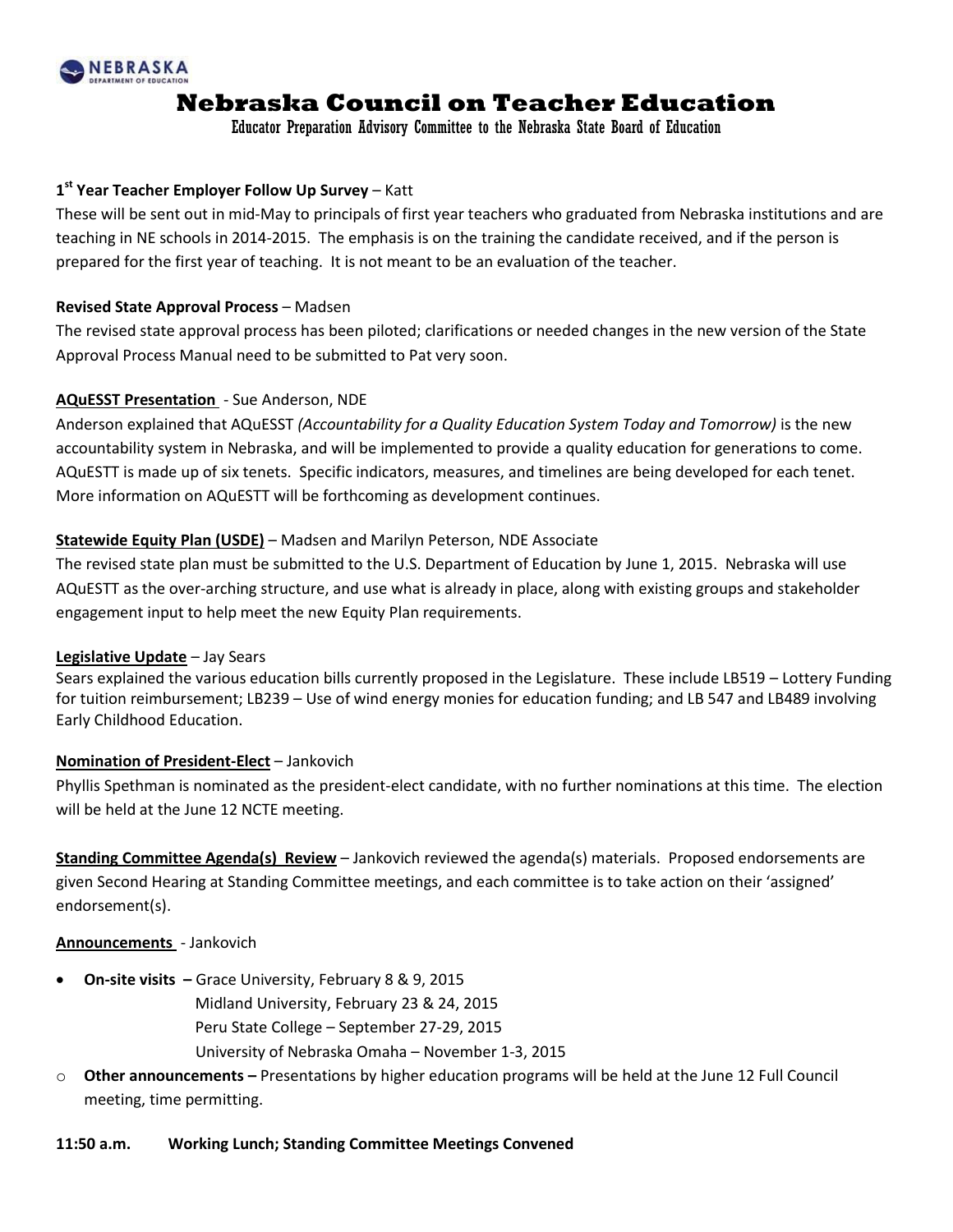

Educator Preparation Advisory Committee to the Nebraska State Board of Education

**2:40 p.m. Second General Session Reconvened –** D. Moss (acting chair in place of D. Jankovich) called meeting to order.

### **Standing Committee Reports:**

#### **Committee 'A'** – Vice-Chair Diana Casey reported:

- $\circ$  Art Field Endorsement Committee recommends moving this endorsement to final vote.
- $\circ$  Middle Level Endorsements strong preference to change grade 9 level to grade 8.
- $\circ$  Buffett Institute would like more discussion concerning the Buffett Institute's ideas—would like to hear more about their stand on highly qualified population.
- $\circ$  Rule 21 discussed permits; Rule 21 changes should help to clarify issues and prepare for future.
- o State Equity Plan include parenting classes; need for smaller class sizes; poverty issues have great impact on outcomes.

**Committee 'B'** – Jankovich and Alan Bone chaired committee. Bone reported:

- No recommended changes to the proposed Art, Music, and Vocal Music endorsements; however, there was some question about NASM accreditation if the Vocal Music endorsement hours are set at 45 credit hours. DeFrain will research and try to get updated information to Pat.
- Recommend to change both Middle Level endorsements to Grades 5-8. There are some changes that need to be made to the language in the endorsement – recommend the current Special Education language continue in the revised endorsement.
- Buffett Institute Discussion more collaboration needed between entity groups; need to move ahead with this, perhaps with a Focus Group; Need transition to get more people into this area sooner rather than later. Rule 21 – do not want to see major changes in this rule, and do not want to set a precedent granting teacher certification to individuals who do not have Bachelor's degree.
- Rule  $21 No$  problems with proposed changes.
- Statewide Equity Plan no discussion.

## **Committee 'C'** – Donna Moss reported:

- Committee recommends moving the Music and Vocal Music endorsements to final approval with no changes.
- Middle Level endorsements—the committee found parts of both endorsements unclear.
- Buffett Institute Recommendation to have a targeted focus group of individuals for NDE to contact for further input on this issue. Passed sign-up sheet around for volunteers.
- Statewide Equity plan no discussion. Representatives of the committee met after the meeting to provide input regarding the Statewide Equity plan and recommended to focus on high poverty populations, including urban and rural. 6-year cohort data compared to 4-year cohort data should show that more students are graduating. Strengths include NE has high standards for teacher certification, and each district is to have a professional development plan. With increased attention to early childhood, NE should see improvement in student achievement over time if poverty issues are addressed. It was suggested to work through the 23 regional planning teams across the state and to continue to build early childhood partnerships, such as Early Childhood Consortiums to help address qualified staffing issues.
- Rule 21 Approve the changes.

#### **Full Council Discussion and/or Action related to Standing Committee Reports:**

 Committee A: Art: Recommend Art Field forward to final reading: Motion by Coe to bring it to full council today for full council approval. Roll call vote taken. Proposed endorsement approved.